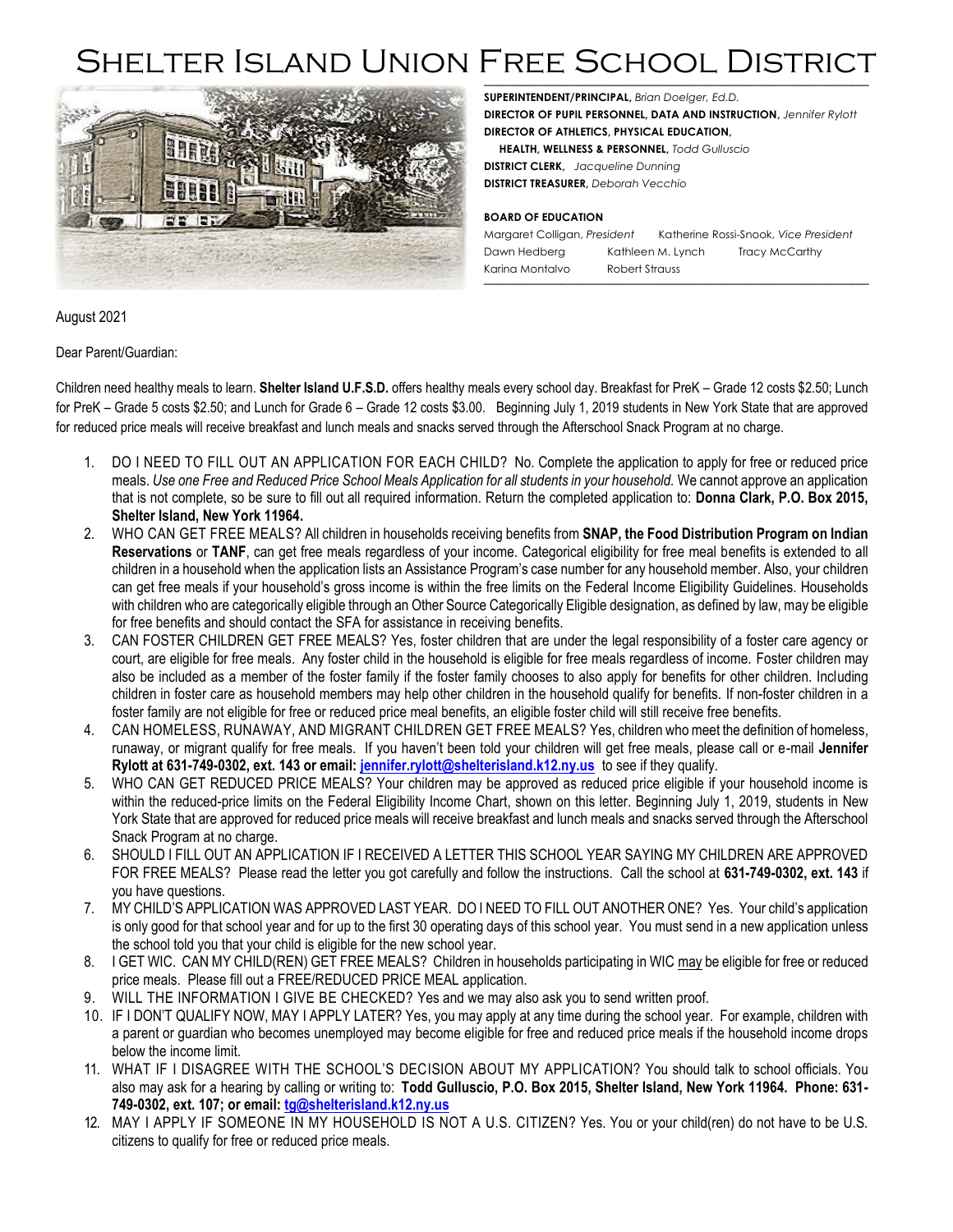- 13. WHO SHOULD I INCLUDE AS MEMBERS OF MY HOUSEHOLD? You must include all people living in your household, related or not (such as grandparents, other relatives, or friends) who share income and expenses. You must include yourself and all children living with you. If you live with other people who are economically independent (for example, people who you do not support, who do not share income with you or your children, and who pay a pro-rated share of expenses), do not include them.
- 14. WHAT IF MY INCOME IS NOT ALWAYS THE SAME? List the amount that you normally receive. For example, if you normally make \$1000 each month, but you missed some work last month and only made \$900, put down that you made \$1000 per month. If you normally get overtime, include it, but do not include it if you only work overtime sometimes. If you have lost a job or had your hours or wages reduced, use your current income.
- 15. WE ARE IN THE MILITARY. DO WE INCLUDE OUR HOUSING ALLOWANCE AS INCOME? If you get an off-base housing allowance, it must be included as income. However, if your housing is part of the Military Housing Privatization Initiative, do not include your housing allowance as income.
- 16. MY SPOUSE IS DEPLOYED TO A COMBAT ZONE. IS HER COMBAT PAY COUNTED AS INCOME? No, if the combat pay is received in addition to her basic pay because of her deployment and it wasn't received before she was deployed, combat pay is not counted as income. Contact your school for more information.
- 17. MY FAMILY NEEDS MORE HELP. ARE THERE OTHER PROGRAMS WE MIGHT APPLY FOR? To find out how to apply for **SNAP** or other assistance benefits, contact your local assistance office or call **1-800-342-3009**.

| Total                  | Annual   | Monthly | Twice per Month | Every Two Weeks | Weekly  |
|------------------------|----------|---------|-----------------|-----------------|---------|
| <b>Family Size</b>     |          |         |                 |                 |         |
|                        | \$23,828 | \$1,986 | \$993           | \$917           | \$459   |
| $\overline{2}$         | \$32,227 | \$2,686 | \$1,343         | \$1,240         | \$620   |
| 3                      | \$40,626 | \$3,386 | \$1,693         | \$1,563         | \$782   |
| 4                      | \$49,025 | \$4,086 | \$2,043         | \$1,886         | \$943   |
| 5                      | \$57,424 | \$4,786 | \$2,393         | \$2,209         | \$1,105 |
| 6                      | \$65,823 | \$5,486 | \$2,743         | \$2,532         | \$1,266 |
| $\overline{7}$         | \$74,222 | \$6,186 | \$3,093         | \$2,855         | \$1,428 |
| 8                      | \$82,621 | \$6,886 | \$3,443         | \$3,178         | \$1,589 |
| *Each Add'l person add | \$8,399  | \$700   | \$350           | \$324           | \$162   |

## **2021-2022 INCOME ELIGIBILITY GUIDELINES FOR FREE AND REDUCED PRICE MEALS OR FREE MILK**

REDUCED PRICE ELIGIBILITY INCOME CHART

How to Apply: To get free or reduced price meals for your children carefully complete one application following the instructions for your household and return it to the designated office listed on the application. If you now receive SNAP, Temporary Assistance to Needy Families (TANF) for any children or participate in the Food Distribution Program on Indian Reservations (FDPIR), the application must include the children's names, the household SNAP, TANF or FDPIR case number and the signature of an adult household member. All children should be listed on the same application. If you do not list a SNAP, TANF or FDPIR case number for any household member, the application must include the names of everyone in the household, the amount of income each household member, and how often it is received and where it comes from. It must include the signature of an adult household member and the last four digits of that adult's social security number or check the box if the adult does not have a social security number. **An application for free and reduced price benefits cannot be approved unless complete eligibility information is submitted, as indicated on the application and in the instructions.** Contact your local Department of Social Services for your SNAP or TANF case number or complete the income portion of the application. No application is necessary if the household was notified by the SFA their children have been directly certified. If the household is not sure if their children have been directly certified, the household should contact the school.

Reporting Changes: The benefits that you are approved for at the time of application are effective for the entire school year and up to 30 operating days into the new school year (or until a new eligibility determination is made, whichever comes first). You no longer need to report changes for an increase in income or decrease in household size, or if you no longer receive SNAP.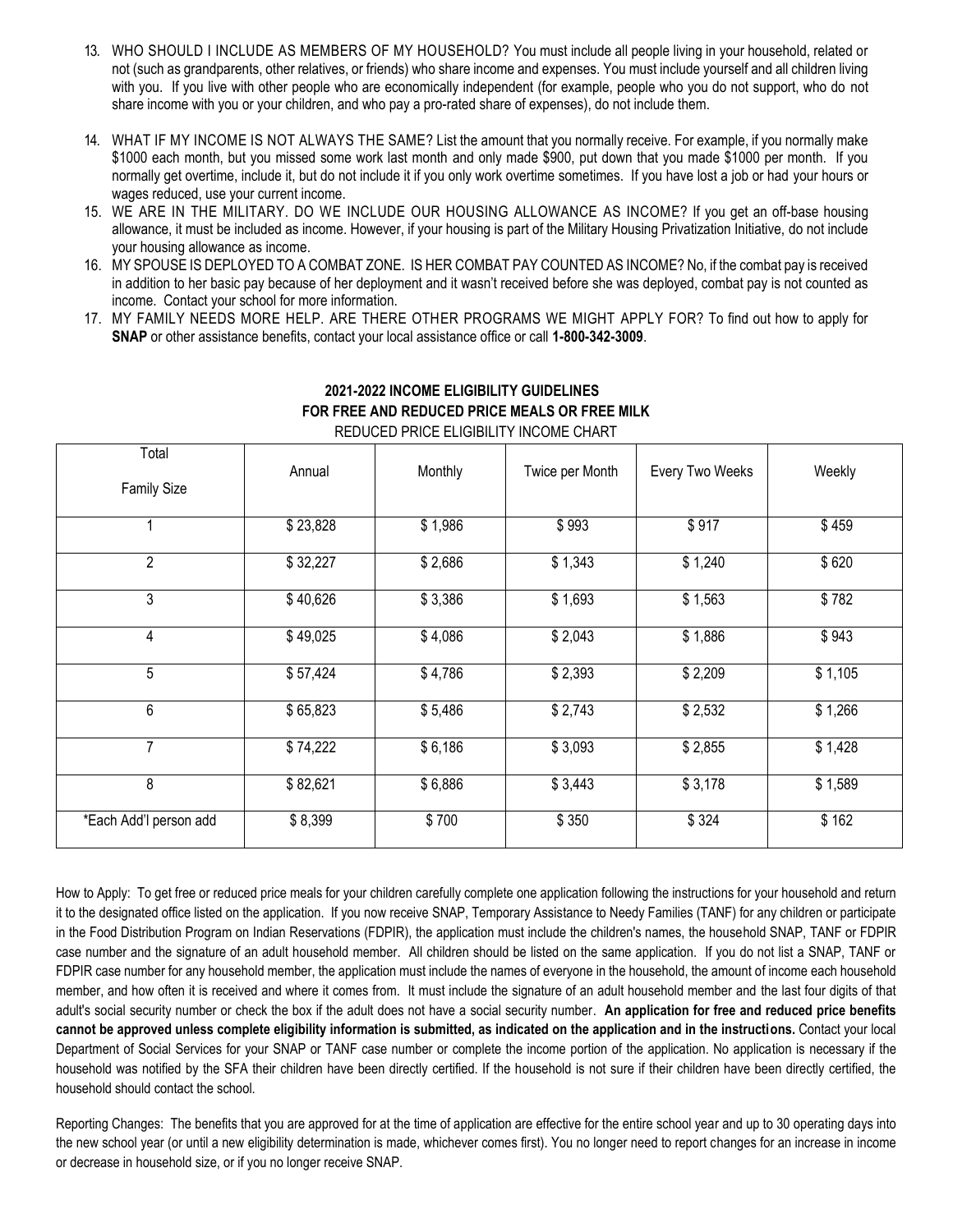Income Exclusions: The value of any child care provided or arranged, or any amount received as payment for such child care or reimbursement for costs incurred for such care under the Child Care Development (Block Grant) Fund should not be considered as income for this program.

### Reduced Price Eligible Students: **Beginning July 1, 2019, students in New York State that are approved for reduced price meals will receive breakfast and lunch meals and snacks served through the Afterschool Snack Program at no charge.**

In the operation of child feeding programs, no child will be discriminated against because of race, sex, color, national origin, age or disability

Meal Service to Children With Disabilities: Federal regulations require schools and institutions to serve meals at no extra charge to children with a disability which may restrict their diet. A student with a disability is defined in 7CFR Part 15b.3 of Federal regulations, as one who has a physical or mental impairment which substantially limits one or more major life activities of such individual, a record of such an impairment or being regarded as having such an impairment. Major life activities include but are not limited to: functions such as caring for one's self, performing manual tasks, seeing, hearing, eating, sleeping, walking, standing, lifting, bending, speaking, breathing, learning, reading, concentrating, thinking, communicating, and working. You must request meal modifications from the school and provide the school with medical statement from a State licensed healthcare professional. If you believe your child needs substitutions because of a disability, please get in touch with us for further information, as there is specific information that the medical statement must contain.

Confidentiality: The United States Department of Agriculture has approved the release of students names and eligibility status, without parent/guardian consent, to persons directly connected with the administration or enforcement of federal education programs such as Title I and the National Assessment of Educational Progress (NAEP), which are United States Department of Education programs used to determine areas such as the allocation of funds to schools, to evaluate socioeconomic status of the school's attendance area, and to assess educational progress. Information may also be released to State health or State education programs administered by the State agency or local education agency, provided the State or local education agency administers the program, and federal State or local nutrition programs similar to the National School Lunch Program. Additionally, all information contained in the free and reduced price application may be released to persons directly connected with the administration or enforcement of programs authorized under the National School Lunch Act (NSLA) or Child Nutrition Act (CNA); including the National School Lunch and School Breakfast Programs, the Special Milk Program, the Child and Adult Care Food Program, Summer Food Service Program and the Special Supplemental Nutrition Program for Women Infants and Children (WIC); the Comptroller General of the United States for audit purposes, and federal, State or local law enforcement officials investigating alleged violation of the programs under the NSLA or CNA.

Reapplication: You may apply for benefits any time during the school year. Also, if you are not eligible now, but during the school year become unemployed, have a decrease in household income, or an increase in family size you may request and complete an application at that time.

The disclosure of eligibility information not specifically authorized by the NSLA requires a written consent statement from the parent/guardian. We will let you know when your application is approved or denied.

Sincerely,

*Donna B Clark*

Donna B Clark Free/Reduced

**Nondiscrimination Statement**: This explains what to do if you believe you have been treated unfairly.

In accordance with Federal civil rights law and U.S. Department of Agriculture (USDA) civil rights regulations and policies, the USDA, its Agencies, offices, and employees, and institutions participating in or administerin programs are prohibited from discriminating based on race, color, national origin, sex, disability, age, or reprisal or retaliation for prior civil rights activity in any program or activity conducted or funded by USDA.

 $\_$  , and the set of the set of the set of the set of the set of the set of the set of the set of the set of the set of the set of the set of the set of the set of the set of the set of the set of the set of the set of th

Persons with disabilities who require alternative means of communication for program information (e.g. Braille, large print, audiotape, American Sign Language, etc.), should contact the Agency (State or local) where they a for benefits. Individuals who are deaf, hard of hearing or have speech disabilities may contact USDA through the Federal Relay Service at (800) 877-8339. Additionally, program information may be made available in languages other than English.

To file a program complaint of discrimination, complete the [USDA Program Discrimination Complaint Form, \(AD-3027\)](https://www.usda.gov/sites/default/files/documents/USDA-OASCR%20P-Complaint-Form-0508-0002-508-11-28-17Fax2Mail.pdf) found online at: [https://www.usda.gov/oascr/how-to-file-a-program-discrimination-complaint,](https://www.usda.gov/oascr/how-to-file-a-program-discrimination-complaint) and at any USDA office, or write a letter addressed to USDA and provide in the letter all of the information requested in the form. To request a copy of the complaint form, call (866) 632-9992. Submit your completed form or letter to USDA

- (1) mail: U.S. Department of Agriculture Office of the Assistant Secretary for Civil Rights 1400 Independence Avenue, SW Washington, D.C. 20250-9410;
- (2) fax: (202) 690-7442; or
- (3) email: [program.intake@usda.gov.](mailto:program.intake@usda.gov)

This institution is an equal opportunity provider.

[www.shelterisland.k12.ny.us](http://www.shelterisland.k12.ny.us/)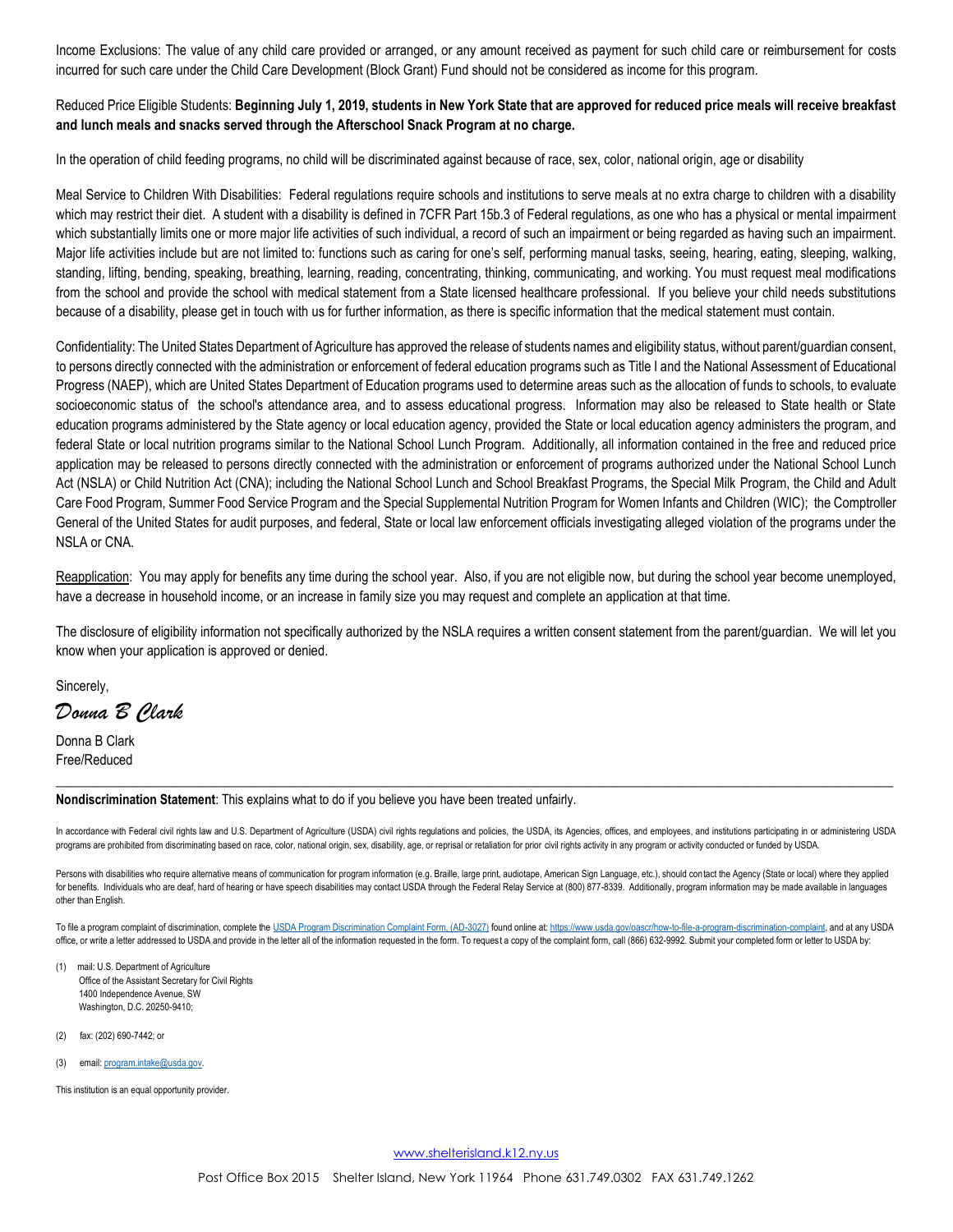#### **2021-2022 Application for Free and Reduced Price School Meals/Milk**

To apply for free and reduced price meals for your children, read the instructions on the back, complete **only one** form for your household, sign your name and **return it to the address listed below.** Call **631-749-0302, ext. 111***,* if you need help. Additional names may be listed on a separate paper.

#### **Return Completed Applications to: Donna Clark at Shelter Island UFSD**

# **P.O. Box 2015 Shelter Island, New York 11964**

1. List all children in your household who attend school:

| <b>Student Name</b> | School | Grade/Teacher | Foster Child | Homeless<br>Migrant,<br>Runaway |
|---------------------|--------|---------------|--------------|---------------------------------|
|                     |        |               |              |                                 |
|                     |        |               |              |                                 |
|                     |        |               |              |                                 |
|                     |        |               |              |                                 |
|                     |        |               |              |                                 |
|                     |        |               |              |                                 |

#### 2. SNAP/TANF/FDPIR Benefits:

If anyone in your household receives either SNAP, TANF or FDPIR benefits, list their name and CASE # here. **Skip to Part 4, and sign the application.**

Name: \_\_\_\_\_\_\_\_\_\_\_\_\_\_\_\_\_\_\_\_\_\_\_\_\_\_\_\_\_\_\_\_\_\_\_\_\_\_ CASE #: \_\_\_\_\_\_\_\_\_\_\_\_\_\_\_\_\_\_\_\_\_\_\_\_\_\_\_\_\_\_\_\_\_\_

3. Report all income for ALL Household Members (Skip this step if you answered 'yes' to step 2)

#### **All Household Members (including yourself and all children that have income).**

List all Household members not listed in Step 1 (including yourself) **even if they do not receive income**. For each Household Member listed, if they do receive income, report total income for each source in whole dollars only. If they do not receive income from any other source, write '0'. If you enter '0' or leave any fields blank, you are certifying (promising) that there is no income to report.

| Name of household member                      | Earnings from work<br>before deductions<br><b>Amount / How Often</b> | Child Support, Alimony<br><b>Amount / How Often</b> | Pensions, Retirement<br>Payments<br><b>Amount / How Often</b> | Other Income, Social<br>Security<br><b>Amount / How Often</b> | No.<br>Income   |
|-----------------------------------------------|----------------------------------------------------------------------|-----------------------------------------------------|---------------------------------------------------------------|---------------------------------------------------------------|-----------------|
|                                               |                                                                      |                                                     |                                                               |                                                               | $\Box$          |
|                                               |                                                                      | \$                                                  |                                                               |                                                               | п               |
|                                               |                                                                      | ጥ                                                   |                                                               |                                                               | п               |
|                                               |                                                                      | \$                                                  |                                                               | \$.                                                           | п               |
|                                               |                                                                      | \$                                                  |                                                               |                                                               |                 |
| Total Household Members (Children and Adults) |                                                                      |                                                     | *Last Four Digits of Social Security Number: XXX-XX-          | have a                                                        | I do not<br>SS# |

\*When completing section 3, an adult household member must provide the last four digits of their Social Security Number (SS#), or mark the "I do not have a SS# box" before the application can be approved.

4. Signature: An adult household member must sign this application before it can be approved. I certify (promise) that all the information on this application is true and that all income is reported. I understand that the information is being given so the school will get federal funds; the school officials may verify the information and if I purposely give false information, I may be prosecuted under applicable State and federal laws, and my children may lose meal benefits. **Signature:** \_\_\_\_\_\_\_\_\_\_\_\_\_\_\_\_\_\_\_\_\_\_\_\_\_\_\_\_\_\_\_\_\_\_\_\_\_\_\_\_\_\_\_\_\_\_\_\_\_\_\_ **Date:** \_\_\_\_\_\_\_\_\_\_\_\_\_\_\_\_\_\_\_ Email Address: \_\_\_\_\_\_\_\_\_\_\_\_\_\_\_\_\_\_\_\_\_\_\_\_\_\_\_\_\_\_\_\_\_\_\_\_\_\_\_\_\_\_\_\_\_\_\_\_ Home Phone: \_\_\_\_\_\_\_\_\_\_\_\_\_\_\_\_\_\_\_\_\_ Work Phone: \_\_\_\_\_\_\_\_\_\_\_\_\_\_\_\_\_\_\_\_\_\_\_\_\_ Home Address:\_\_\_\_\_\_\_\_\_\_\_\_\_\_\_\_\_\_\_\_\_\_\_\_\_\_\_\_\_\_\_\_\_\_\_\_\_\_\_\_\_\_\_\_

5. Ethnicity and Race are optional; responding to this section does not affect your children's eligibility for free or reduced price meals.

Ethnicity: **D**Hispanic or Latino DNot Hispanic or Latino

Race (Check one or more) : **D**American Indian or Alaskan Native DAsian DBlack or African American DNative Hawaiian or Other Pacific Island DWhite

#### DO NOT WRITE BELOW THIS LINE – FOR SCHOOL USE ONLY

| Annual Income Conversion (Only convert when multiple income frequencies are reported on application)<br>Weekly X 52; Every Two Weeks (bi-weekly) X 26; Twice Per Month X 24; Monthly X 12 |                          |  |  |
|-------------------------------------------------------------------------------------------------------------------------------------------------------------------------------------------|--------------------------|--|--|
| $\Box$ SNAP/TANF/Foster                                                                                                                                                                   |                          |  |  |
| Income Household: Total Household Income/How Often:                                                                                                                                       | Household Size:          |  |  |
| <b>Free Meals</b><br>$\Box$ Reduced Price Meals                                                                                                                                           | $\Box$ Denied/Paid       |  |  |
| <b>Signature of Reviewing Official</b>                                                                                                                                                    | <b>Date Notice Sent:</b> |  |  |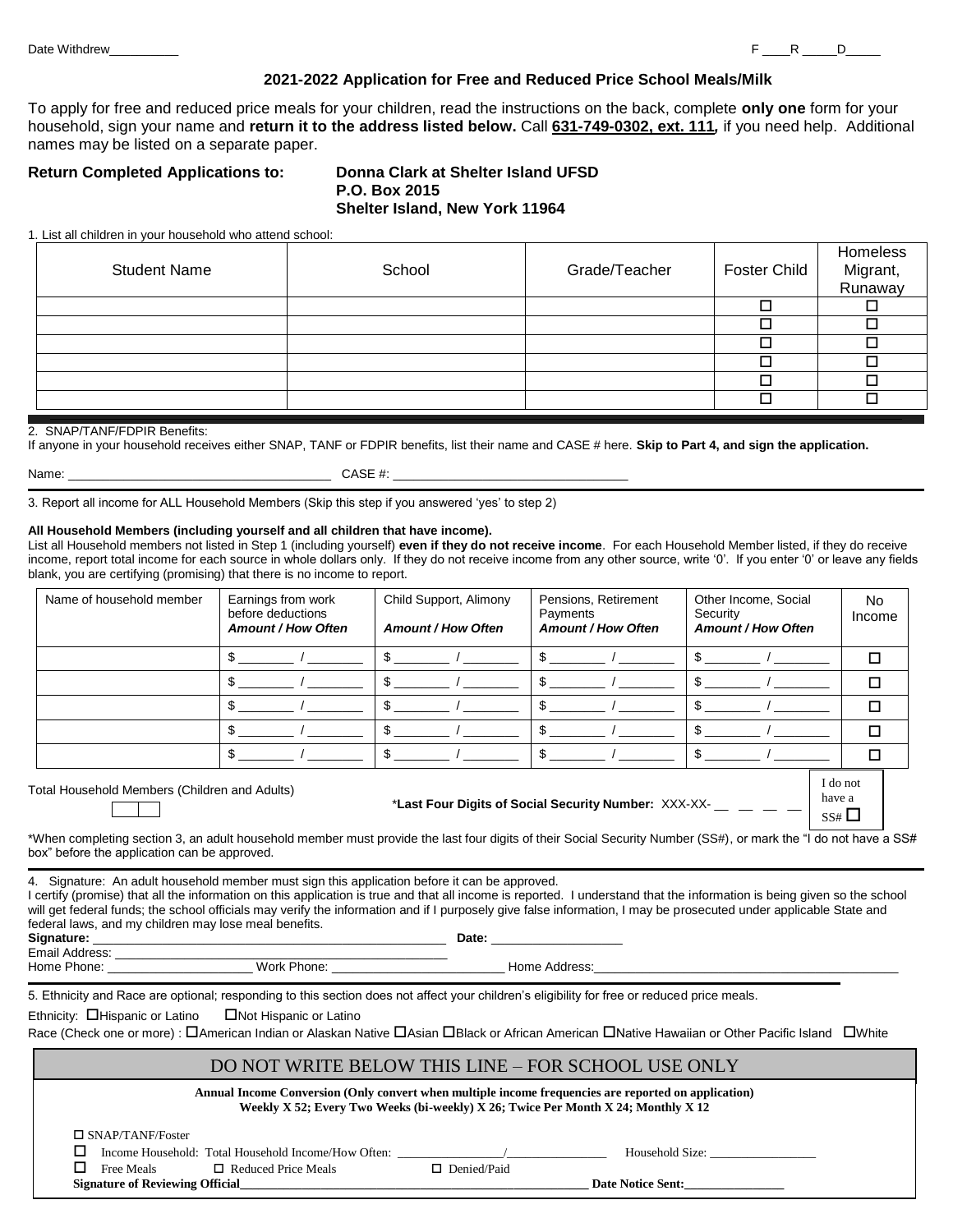#### **APPLICATION INSTRUCTIONS**

To apply for free and reduced price meals, complete only one application for your household using the instructions below. Sign the application and return the application to Donna Clark.

If you have a foster child in your household, you may include them on your application. A separate application is not needed. Call the school if you need help: 631-749-0302, ext. 111. Ensure that all information is provided. Failure to do so may result in denial of benefits for your child or unnecessary delay in approving your application.

#### **PART 1 ALL HOUSEHOLDS MUST COMPLETE STUDENT INFORMATION. DO NOT FILL OUT MORE THAN ONE APPLICATION FOR YOUR HOUSEHOLD.**

- (1) Print the names of the children, including foster children, for whom you are applying on one application.
- (2) List their grade and school.
- (3) Check the box to indicate a foster child living in your household, or if you believe any child meets the description for homeless, migrant, runaway (a school staff will confirm this eligibility).

#### **PART 2 HOUSEHOLDS GETTING SNAP, TANF OR FDPIR SHOULD COMPLETE PART 2 AND SIGN PART 4.**

- (1) List a current SNAP, TANF or FDPIR (Food Distribution Program on Indian Reservations) case number of anyone living in your household. The case number is provided on your benefit letter.
- (2) An adult household member must sign the application in PART 4. SKIP PART 3. Do not list names of household members or income if you list a SNAP case number, TANF or FDPIR number.

#### **PART 3 ALL OTHER HOUSEHOLDS MUST COMPLETE THESE PARTS AND ALL OF PART 4.**

(1) Write the names of everyone in your household, whether or not they get income. Include yourself, the children you are applying for, all other children, your spouse, grandparents, and other related and unrelated people in your household. Use another piece of paper if you need more space.

(2) Write the amount of current income each household member receives, before taxes or anything else is taken out, and indicate where it came from, such as earnings, welfare, pensions and other income. If the current income was more or less than usual, write that person's usual income. **Specify how often this income**  amount is received: weekly, every other week (bi-weekly), 2 x per month, monthly. If no income, check the box. The value of any child care provided or arranged, or any amount received as payment for such child care or reimbursement for costs incurred for such care under the Child Care and Development Block Grant, TANF and At Risk Child Care Programs should **not** be considered as income for this program.

(3) Enter the total number of household members in the box provided. This number should include all adults and children in the household and should reflect the members listed in PART 1 and PART 3.

(4) The application must include the last four digits only of the social security number of the adult who signs **PART 4** if Part 3 is completed. If the adult does not have a social security number, check the box. **If you listed a SNAP, TANF or FDPIR number, a social security number is not needed.** (5) An adult household member must sign the application in PART 4.

**OTHER BENEFITS:** Your child may be eligible for benefits such as Medicaid or Children's Health Insurance Program (CHIP). To determine if your child is eligible, program officials need information from your free and reduced price meal application. Your written consent is required before any information may be released. Please refer to the attached parent Disclosure Letter and Consent Statement for information about other benefits.

#### **USE OF INFORMATION STATEMENT**

Use of Information Statement: The Richard B. Russell National School Lunch Act requires the information on this application. You do not have to give the information, but if you do not submit all needed information, we cannot approve your child for free or reduced price meals. You must include the last four digits of the social security number of the primary wage earner or other adult household member who signs the application. The social security number is not required when you apply on behalf of a foster child or you list a Supplemental Nutrition Assistance Program (SNAP), Temporary Assistance for Needy Families (TANF) Program or Food Distribution Program on Indian Reservations (FDPIR) case number or other FDPIR identifier for your child or when you indicate that the adult household member signing the application does not have a social security number. We will use your information to determine if your child is eligible for free or reduced price meals, and for administration and enforcement of the lunch and breakfast programs.

We may share your eligibility information with education, health, and nutrition programs to help them evaluate, fund, or determine benefits for their programs, auditors for program reviews, and law enforcement officials to help them look into violations of program rules.

#### **DISCRIMINATION COMPLAINTS**

In accordance with Federal civil rights law and U.S. Department of Agriculture (USDA) civil rights regulations and policies, the USDA, its Agencies, offices, and employees, and institutions participating in or administering USDA programs are prohibited from discriminating based on race, color, national origin, sex, disability, age, or reprisal or retaliation for prior civil rights activity in any program or activity conducted or funded by USDA.

Persons with disabilities who require alternative means of communication for program information (e.g. Braille, large print, audiotape, American Sign Language, etc.), should contact the Agency (State or local) where they applied for benefits. Individuals who are deaf, hard of hearing or have speech disabilities may contact USDA through the Federal Relay Service at (800) 877-8339. Additionally, program information may be made available in languages other than English.

To file a program complaint of discrimination, complete the [USDA Program Discrimination Complaint Form,](http://www.ocio.usda.gov/sites/default/files/docs/2012/Complain_combined_6_8_12.pdf) (AD-3027) found online at: [https://www.usda.gov/oascr/how-to-file-a](https://www.usda.gov/oascr/how-to-file-a-program-discrimination-complaint)[program-discrimination-complaint](https://www.usda.gov/oascr/how-to-file-a-program-discrimination-complaint) and at any USDA office, or write a letter addressed to USDA and provide in the letter all of the information requested in the form. To request a copy of the complaint form, call (866) 632-9992. Submit your completed form or letter to USDA by:

- (1) mail: U.S. Department of Agriculture Office of the Assistant Secretary for Civil Rights 1400 Independence Avenue, SW Washington, D.C. 20250-9410;
- (2) fax: (202 690-7442; or
- (3) email[: program.intake@usda.gov.](mailto:program.intake@usda.gov)

This institution is an equal opportunity provider.